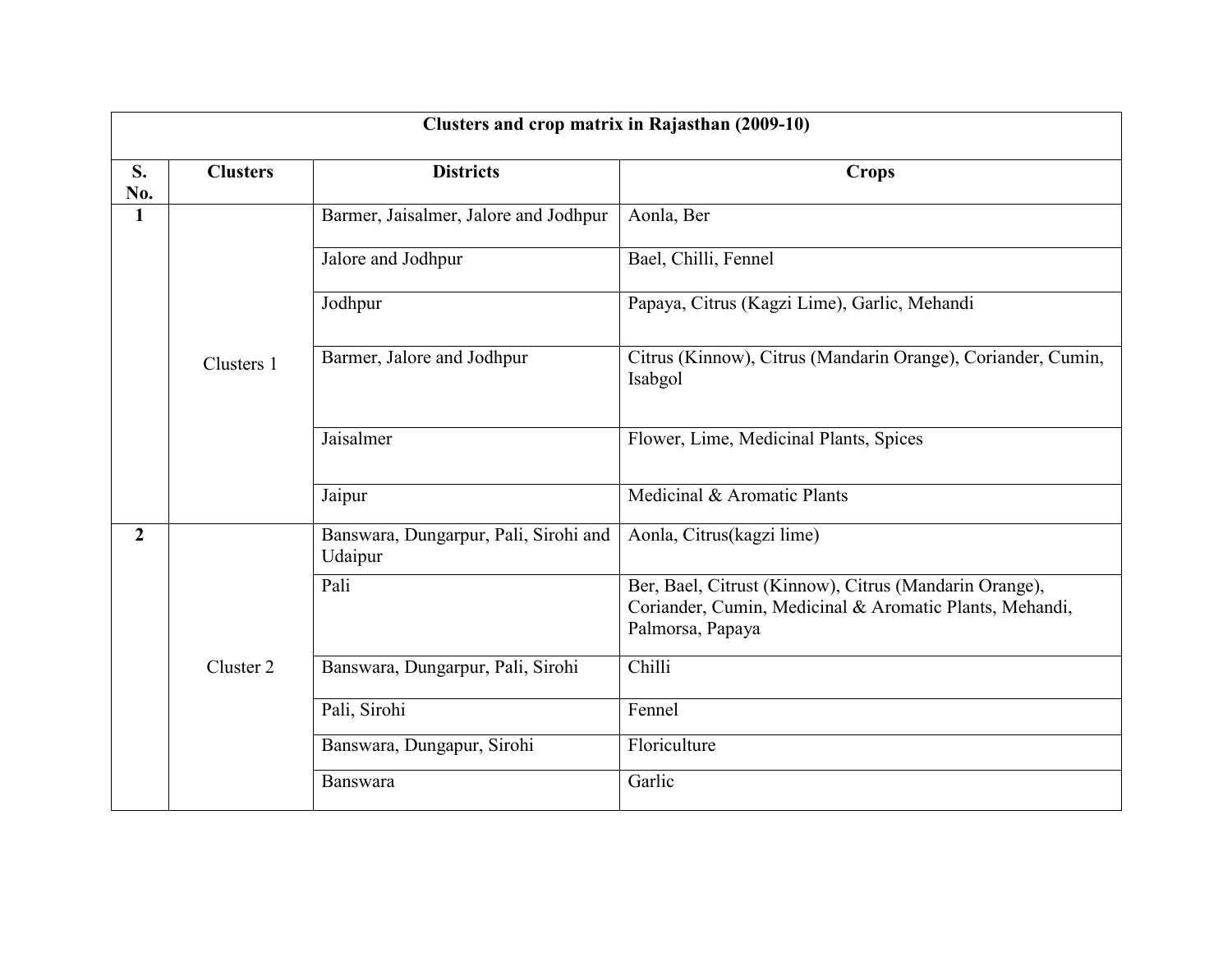|                |           | Dungarpur                                             | Ginger                            |
|----------------|-----------|-------------------------------------------------------|-----------------------------------|
|                |           | Sirohi, Udaipur                                       | Guava                             |
|                |           | Pali, Sirohi                                          | Isabgol                           |
|                |           | Banswara, Dungarpur, Sirohi, Udaipur                  | Mango                             |
|                |           | Banswara, Pali                                        | Pomegranate                       |
|                |           | Dungarpur, Sirohi                                     | Spices                            |
|                |           | Banswara, Dungarpur                                   | Turmeric                          |
| $\overline{3}$ |           | Baran, Bhilwara, Bundi, Chittorgarh,<br>Jhalwar, Kota | Aonla                             |
|                |           | Baran, Chittorgarh, Jhalwar, Kota, Sri<br>Ganganagar  | Ber                               |
|                |           | Bhilwara, Bundi                                       | Citrus (Kagzi Lime)               |
|                |           | Baran, Chittogarh, Jhalawar, Kota                     | Citrus (Kinnow), Coriander, Cumin |
|                |           | Baran, Bhilwara, Chittorgarh,<br>Jhalawar             | Citrus (Mandarin Orange)          |
|                | Cluster 3 | Bhilwara                                              | Floriculture                      |
|                |           | Chittorgarh, Jhalawar                                 | Garlic                            |
|                |           | Baran, Bhilwara, Bundi, Chittorgarh,<br>Kota          | Guava                             |
|                |           | Chittorgarh                                           | Mango, Turmeric                   |
|                |           | <b>Bundi</b>                                          | Medicinal & Aromatic Plants       |
|                |           | Banswara                                              | Papaya                            |
|                |           | Kota                                                  | Pomegranate                       |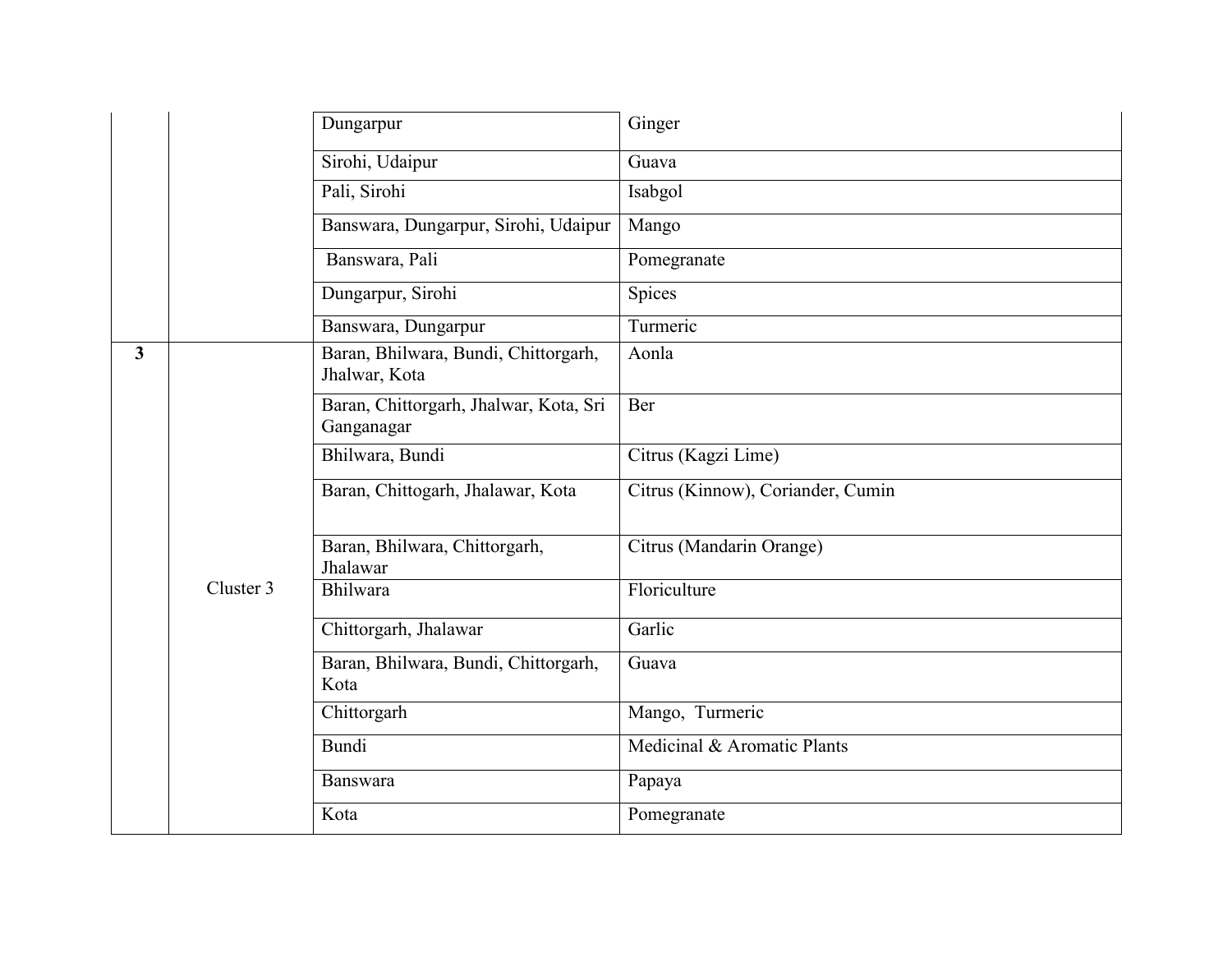|                         |           | Bhilwara, Bundi                                        | Spices                                    |
|-------------------------|-----------|--------------------------------------------------------|-------------------------------------------|
| $\overline{\mathbf{4}}$ |           | Tonk                                                   | Aloe vera                                 |
|                         |           | Ajmer, Alwar, Jaipur, Karauli, Sawai<br>Madhopur, Tonk | Aonla                                     |
|                         |           | Ajmer, Alwar, Jaipur, Tonk                             | Bael                                      |
|                         |           | Ajmer, Alwar, Jaipur, Sawai<br>Madhopur                | Ber                                       |
|                         |           | Ajmer, Karauli, Sawai Madhopur,<br>Tonk                | Chilli                                    |
|                         |           | Ajmer, Jaipur, Karauli, Sawai<br>Madhopur, Tonk        | Citrus (Kagzi lime)                       |
|                         |           | Ajmer, Alwar, Jaipur                                   | Citrus (Kinnow), Citrus (Mandarin Orange) |
|                         | Cluster 4 |                                                        |                                           |
|                         |           | Jaipur, Karauli, Nagaur, Sawai<br>Madhopur             | Coriander                                 |
|                         |           | Jaipur, Nagaur, Sawai Madhopur,<br>Tonk                | Cumin                                     |
|                         |           | Sawai Madhopur, Tonk                                   | Fennel                                    |
|                         |           | Ajmer, Alwar, Jaipur, Karauli, Sawai<br>Madhopur, Tonk | Floriculture                              |
|                         |           | Ajmer, Jaipur, Karauli, Sawai<br>Madhopur, Tonk        | Guava                                     |
|                         |           | Karauli, Sawai Madhopur                                | Mango                                     |
|                         |           | Ajmer                                                  | Medicinal & Aromatic Plants               |
|                         |           | Ajmer, Jaipur                                          | Palmorsa                                  |